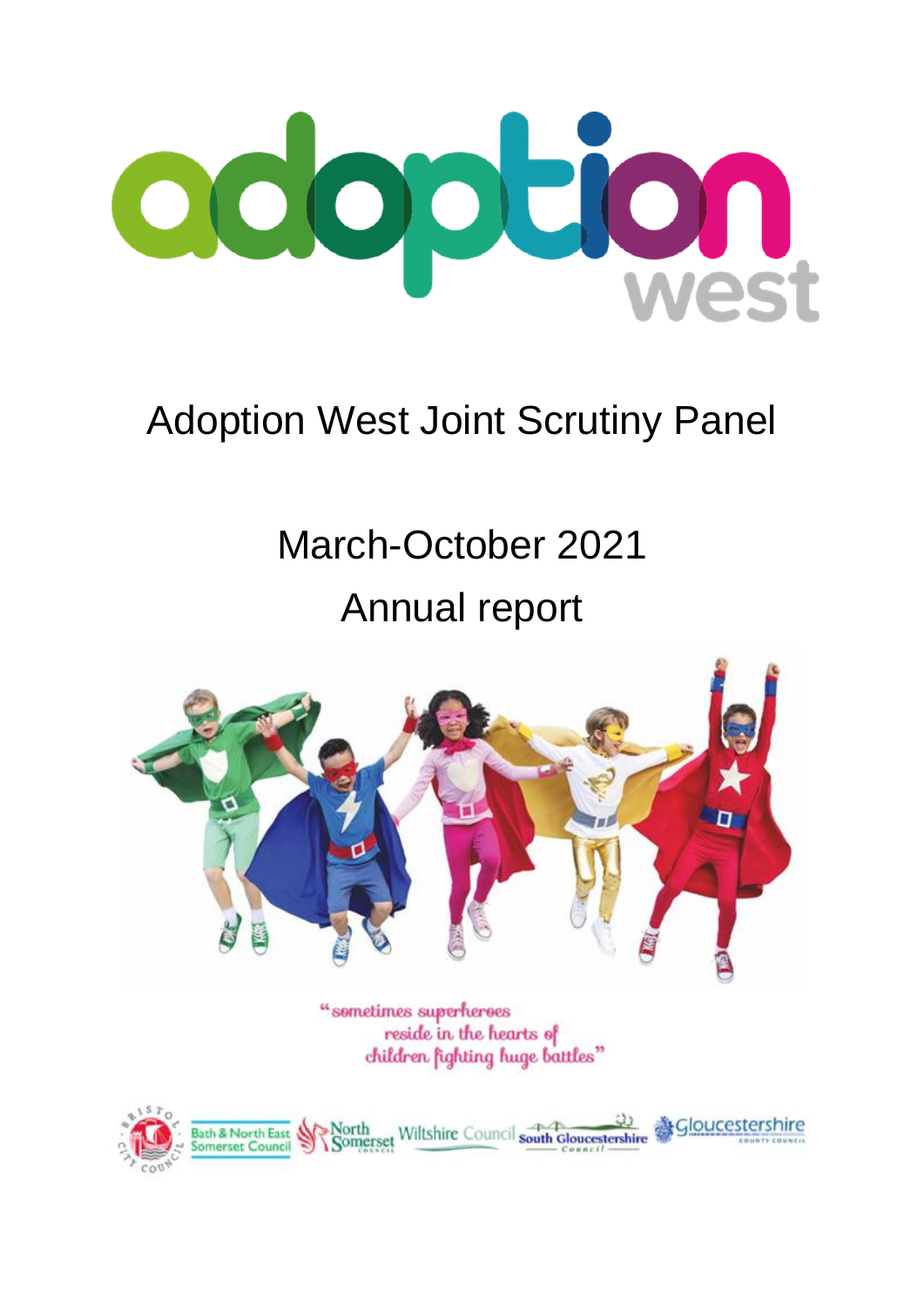#### *Foreword by the chair of Adoption West Board*

Although the Adoption West Joint Scrutiny Panel does not fall under the banner of 'Overview and Scrutiny' as defined by the Local Government Act 2000, it clearly still provides a needed and valued scrutiny function, as evidenced in its first annual report.

The scrutiny arrangements as described in the terms of reference were thoroughly reviewed by each local authority and unanimously agreed by the Adoption West Board.

There is a strong belief, shared by the overview and scrutiny councillors involved at the time the panel was first thought of, and members of the Adoption West Board that more and better can be achieved through this joint approach; more depth to the joint scrutiny as it benefits from each local authority's councillor representative's skills, knowledge and input, better use of the finite time available to Adoption West's management to meaningfully engage with independent scrutiny of the Regional Adoption Agency's work.

I have no doubt that members of the joint scrutiny panel have been on a very steep learning curve in this first year, but I can also see that they have engaged with enthusiasm and really committed to developing their knowledge and understanding of Adoption West and its work, which I feel will be even further supported by developing the membership of the panel.

Looking at the joint scrutiny panel's forward work programme, I see a busy year ahead! It will be particularly interesting for the Adoption West Board to see the outcome of the review of adoption support and the review of the evaluation of the Regional Adoption Agencies.

I am also pleased to see that a key area of work for the panel in 2021-22 will be to work with all six local authorities to develop a process to ensure that reporting on adoption is coordinated as best as possible.

Much of my work over the past 15 years has been in building and sustaining partnerships and strategic relationships, so it is naturally important for me that there is a clear line of sight between the joint arrangements and local scrutiny functions and that the Adoption West Board remains open to enhancing those links as we move forward, albeit without creating parallel or duplicate processes.

As chair of the Adoption West Board, I am looking forward to engaging with the joint scrutiny panel in the year ahead to carry on developing robust and effective oversight and scrutiny of the work and management of Adoption West, whilst ensuring it remains an independent and democratically-led scrutiny process.

*Andy Dempsey Director of Partnerships and Strategy, Gloucestershire County Council Chair of the Adoption West Board of Directors*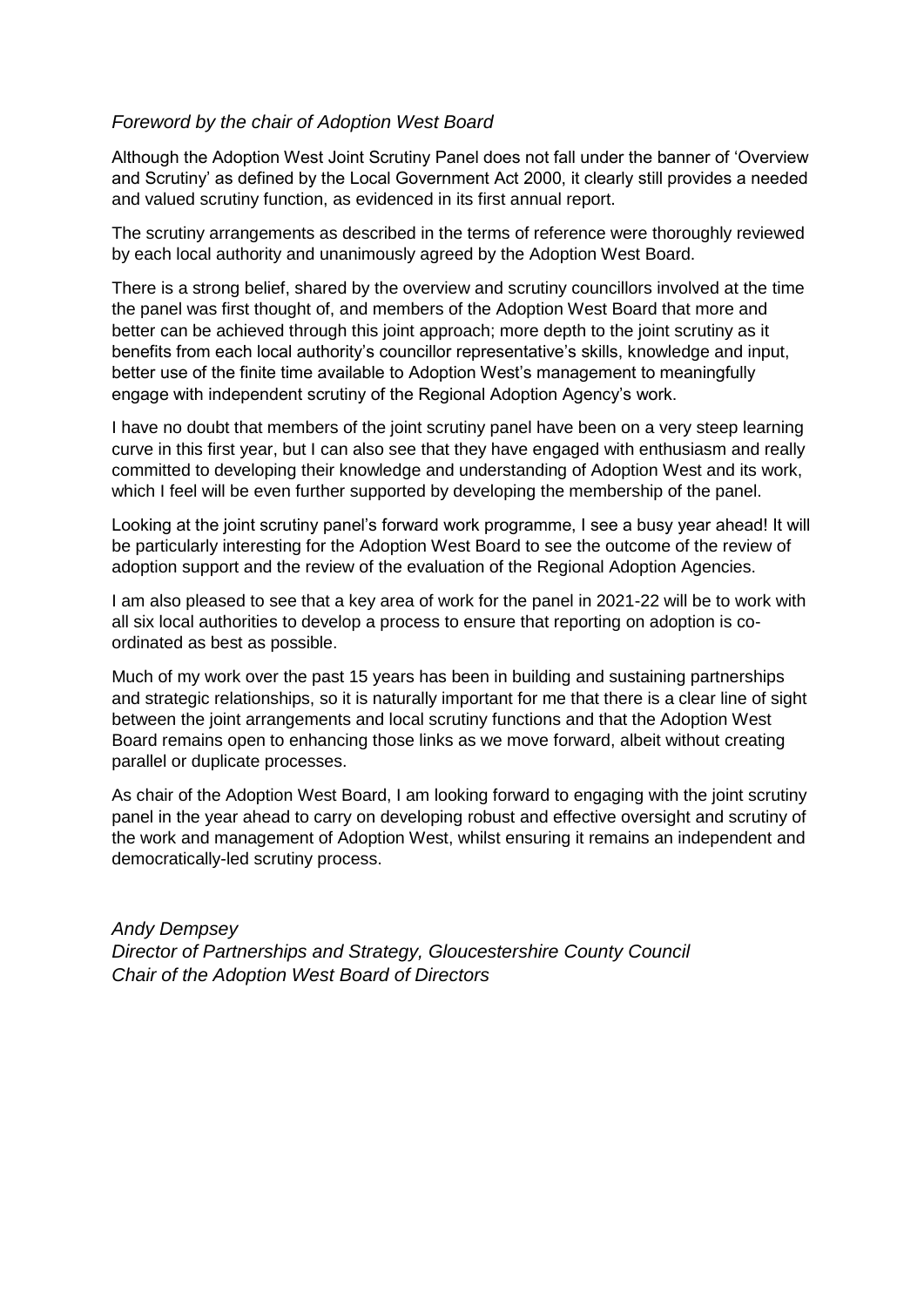#### *Foreword from the chairman of the scrutiny panel*

Right from when the plans were first spoken of for the new Regional Adoption Agency, Adoption West, it was my strong personal belief that any new body should include an effective overview and scrutiny involvement provision, and I could not have wished for it to go any better than it has for its first year (2020-21).

The panel members have seen real commitment and willingness to learn from the scrutiny panel's input from all six Local Authorities and I would like to take this opportunity to thank them all for their engagement with this work.

I'd like to take this opportunity to thank the members of the panel who have demonstrated a keen interest in the issues we have addressed and a willingness to learn and participate. I would especially thank Alana Buckingham, who recently joined the scrutiny panel as an adopter representative. There is incredible value in bringing in the voice of people for whom adoption is a day-to-day reality, not just a data-set. There are further ambitions for the scrutiny panel to develop its membership to include representatives from the "adoption triangle" (e.g. adoptive parent, adopted young person, adopted adults, birth family member, etc.) and I dare say this would bring invaluable strength and depth to the scrutiny panel's work.

I am pleased that Adoption West recognised the benefits that come from scrutiny by lay members and the value that can be added, and committed to openness and transparency. As a scrutiny panel, we have seen this at every meeting through the cooperation and engagement from Alison Lewis, Service Director for Adoption West. The scrutiny panel would like to recognise Alison's commitment to this process, but furthermore her evident commitment to adoption and making Adoption West a success – for the right reasons!

I believe there is great work to be achieved by the scrutiny panel and a key piece of work for 2021-2022 could be the review of adoption support. I believe this is an area of work where the scrutiny panel could add so much, by reviewing support offers across the country and helping create a clearer picture of the support that would be most beneficial for families supported by Adoption West.

I'll conclude with a wish. I hope the work of the scrutiny panel will carry on improving, for all councillors in all six Local Authorities, their understanding of the importance of Adoption West and the role it plays in the adoption journey, but never forgetting that adoption remains an integral part of all our Children's Services.

I wish that in time this scrutiny panel is seen as a natural extension of the overview and scrutiny we all undertake of our Children's Services.

*Cllr Jon Hubbard, Wiltshire Council Chair of the Adoption West Joint Scrutiny Panel*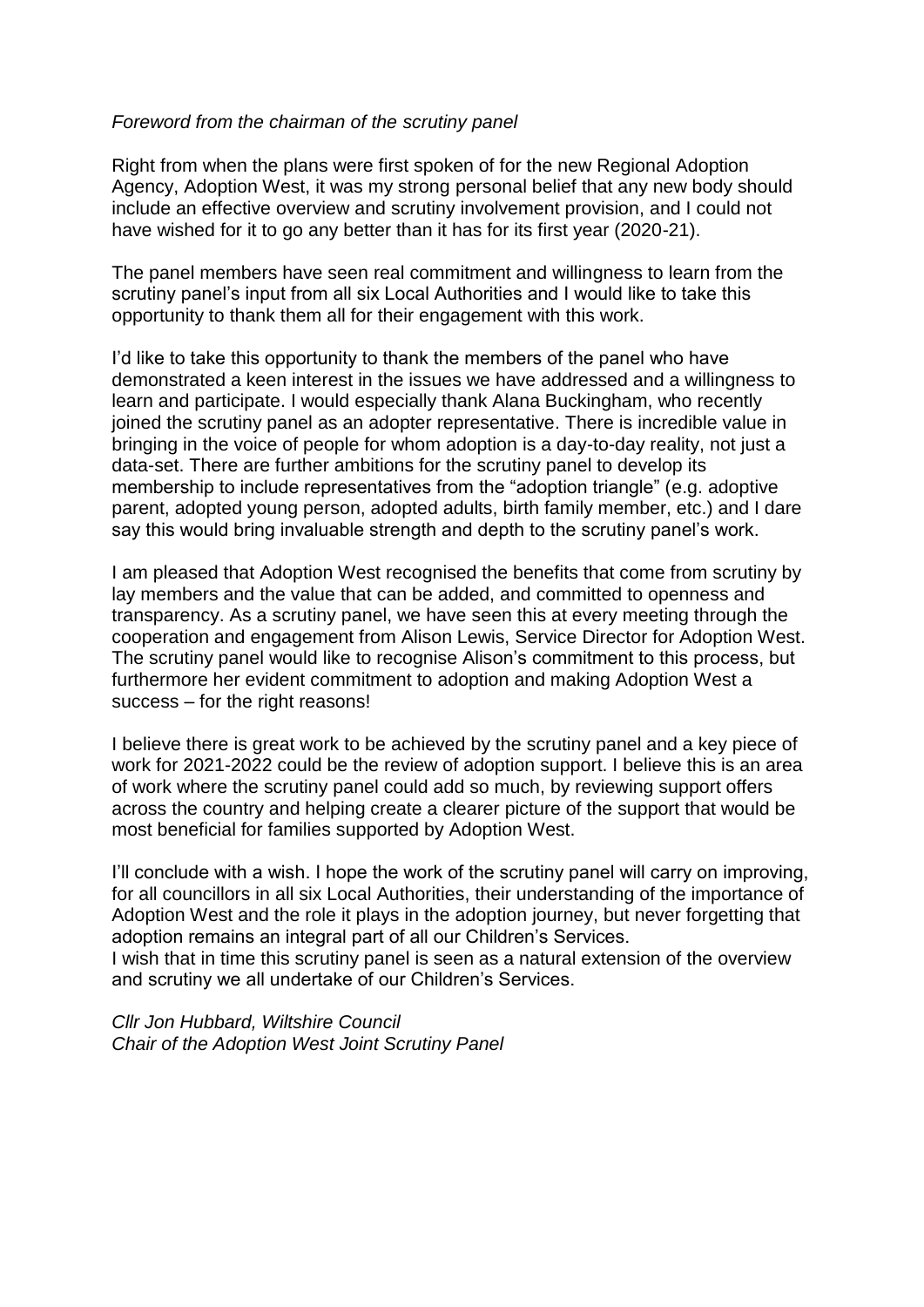# **Purpose of the report**

- 1. This report is written to:
- a. publicly present the work undertaken by the Adoption West Joint Scrutiny Panel (thereafter referred to as the "scrutiny panel") from March 2021 to October 2021 to the following committees:
	- Children, Adults, Health & Wellbeing Policy Development & Scrutiny Panel, Bath and North East Somerset Council
	- People Scrutiny Commission, Bristol City Council
	- Children and Family Overview and Scrutiny Committee, Gloucestershire County Council
	- Children and young people's services policy and scrutiny panel, North Somerset Council
	- Scrutiny Commission, South Gloucestershire Council
	- Children's Select Committee, Wiltshire Council
- b. enable the Adoption West (AW) Board to monitor the efficiency of the scrutiny panel.
- c. invite suggestions from the scrutiny committees (as listed in a. above) and the AW board on:
	- areas of focus for the scrutiny panel in 2021-22;
	- the contents that should be included in the scrutiny panel's annual report in future; and
	- formatting and presentation of the information to ensure ease of reading for future reports.
- 2. It should be noted that this is a short report only covering a 6-month period (with the previous report covering May 2020 to March 2021). The reason being that the panel resolved to present its annual report in the autumn rather than May (to avoid any impact from the elections cycles for the different authorities), and preferred to produce a shorter report now, rather than a report covering 18-months in the autumn in 2022.

# **Background**

- 3. Adoption West (AW) started operating on 1 March 2019, as a Regional Adoption Agency (RAA) created by Bath and North East Somerset Council, Bristol City Council, Gloucestershire County Council, North Somerset Council, South Gloucestershire Council and Wiltshire Council as a response to the government's plans, published in June 2015, to regionalise adoption services across England and Wales.
- 4. Adoption West is a local authority trading company which is owned by the six local authorities and commissioned by them to provide adoption services. Adoption West is registered with Ofsted as a Voluntary Adoption Agency. Further information can be found on its [website.](https://adoptionwest.co.uk/)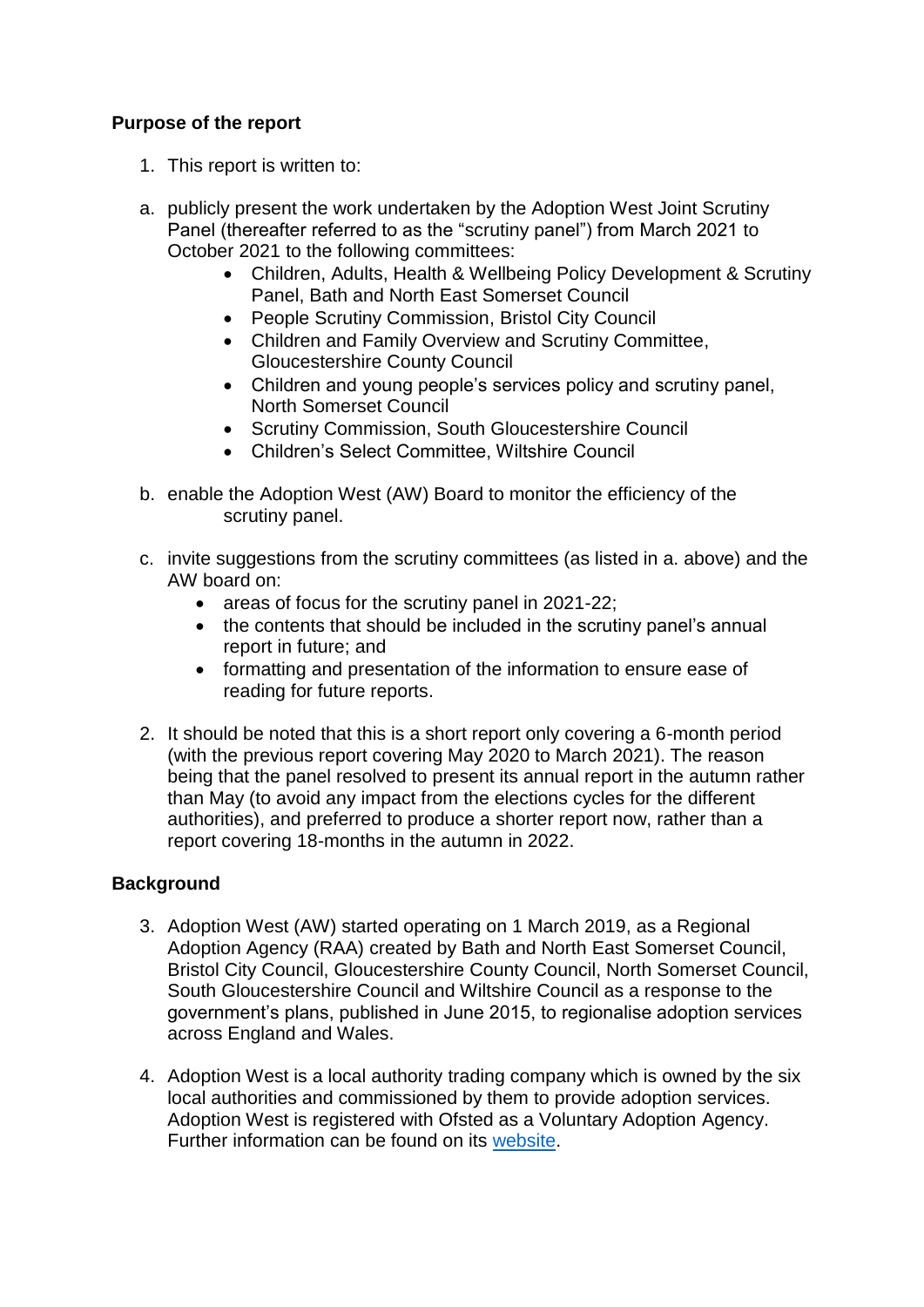- 5. The primary aim of this regionalisation was to deliver an adoption service which offer improved outcomes for both children and those who want to adopt.
- 6. The scrutiny panel (Adoption West Joint Scrutiny Panel) has been created to act as a critical friend, providing independent scrutiny of the work of AW and making constructive recommendations to ensure that AW meets its performance targets and expectations. The terms of reference for the scrutiny panel are included as Appendix 1.
- 7. The scrutiny panel is an essential element of assuring democratic accountability for the use of public funds; although it does not fall under the banner of 'Overview and Scrutiny' as defined by the Local Government Act 2000 in that it is not a body jointly formed by the six participating councils.
- 8. The scrutiny panel reports directly to the AW Board. The AW board will monitor the efficiency of the scrutiny panel, including through this annual report.

# **Membership**

#### Elected Voting Member

Cllr Michelle O'Doherty, Bath and North East Somerset Council Cllr Christine Townsend, Bristol City Council Cllr Dr Andrew Miller (Vice Chairman), Gloucestershire County Council Cllr Wendy Griggs, North Somerset Council Cllr Nic Labuschagne, South Gloucestershire Council Cllr Jon Hubbard (Chairman), Wiltshire Council Cllr Carole King, Wiltshire Council

#### Stakeholder (non-voting)

Alana Buckingham, adopter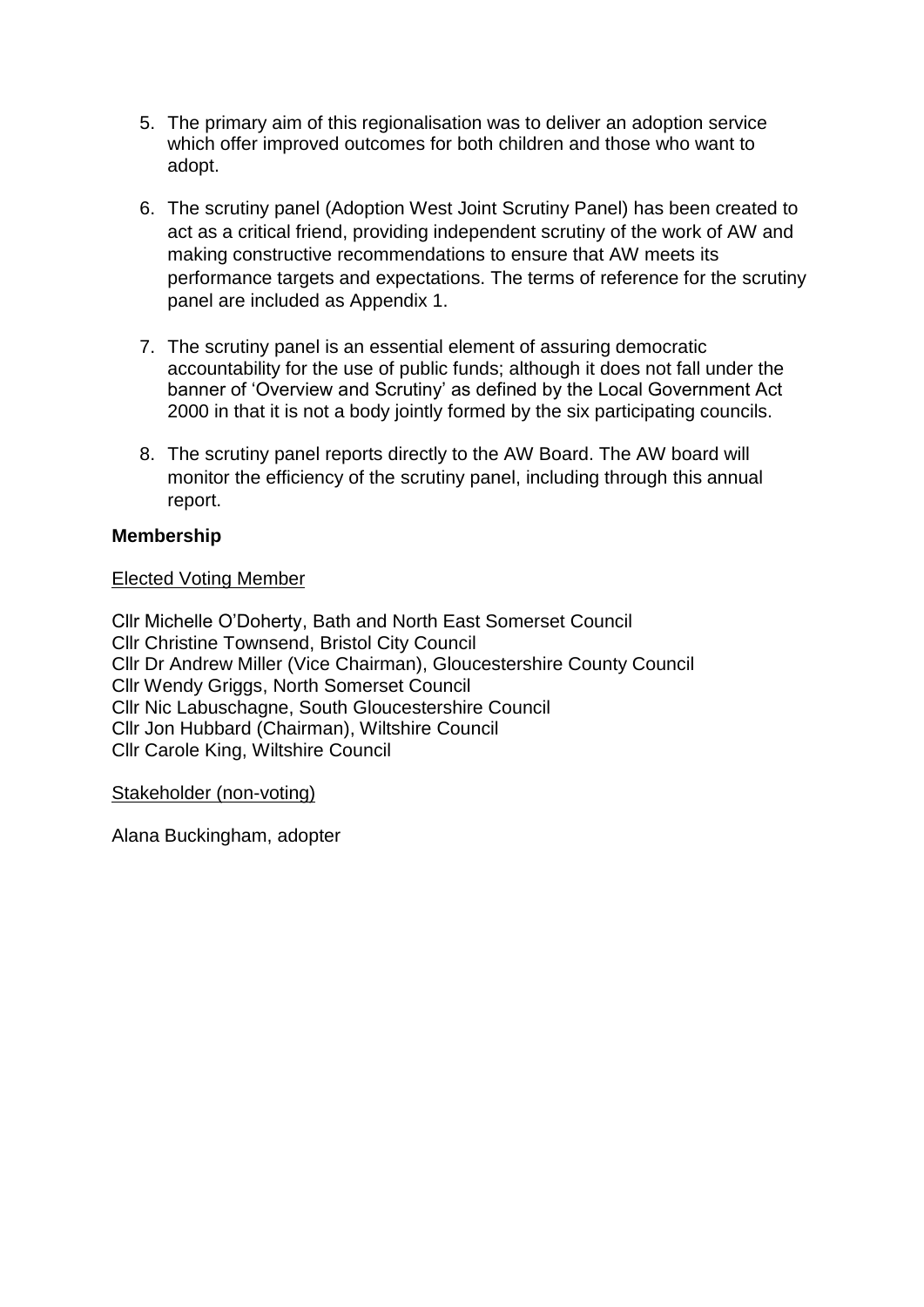# **Snapshot**

[Children looked after in England including adoptions, Reporting Year 2021](https://explore-education-statistics.service.gov.uk/find-statistics/children-looked-after-in-england-including-adoptions/2021)

| Children looked after                    | CLA per 10,000 children                                   | CLA who were adopted |
|------------------------------------------|-----------------------------------------------------------|----------------------|
| 80,850                                   | 67                                                        | 2,870                |
| Up 1% on 2020 and at an<br>all time high | The same as 2020 and<br>the highest in the time<br>series | Down 18% on 2020     |

[Adoption and Special Guardianship Leadership Board](https://coram-i.org.uk/asglb/data/)



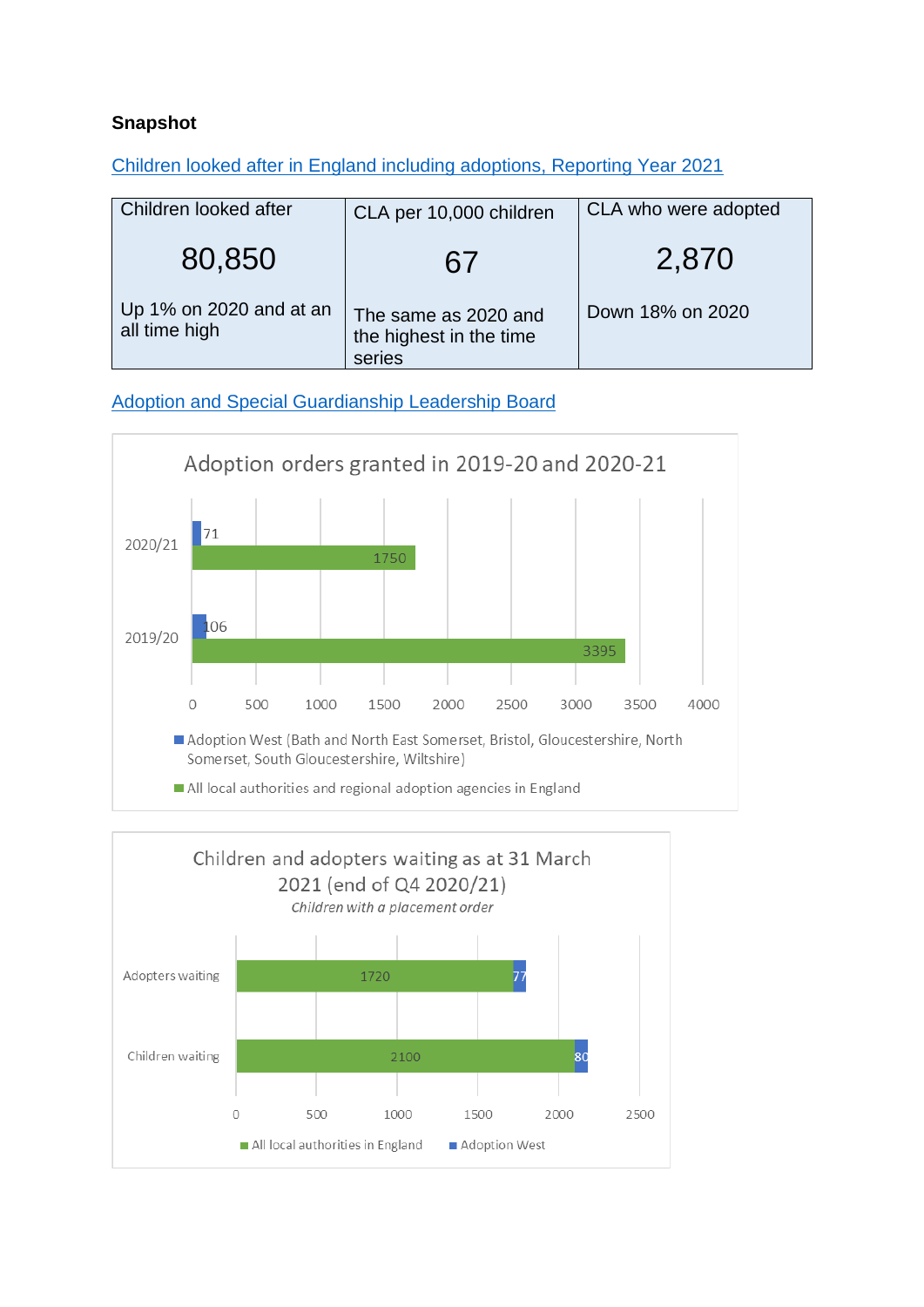

*Note - "Harder to place" is defined as a child who is any of the following: 5 years or over, of an ethnic minority (excluding White minorities) background, disabled, or part of a sibling group. Children with more than one harder to place characteristic will be counted in each characteristic.*

#### **Work undertaken**

9. Between March and October 2021, the scrutiny panel held three meetings (virtual meetings to comply with Covid-19 regulations and government's advice).

*March 2021 meeting – Understanding adoption panels and adopters sufficiency*

- 10.The scrutiny panel received information on the structure, pattern and duties of the adoption panel from AW.
- 11.The panel was also given a glimpse into "what it actually means to be a panel member" from an actual panel member.
- 12.The scrutiny panel resolved to annually consider the Adoption Panel Sixmonths reports (October / April) and focus on the following:
	- a. developing consistency across AW;
	- b. monitoring the provision and attendance of training;
	- c. monitoring panel members sufficiency and level of diversity.
- 13.The panel also resolved to focus, once a year, on adopters sufficiency (number of adopters, but also whether these adopters "match" the children waiting for adoption).

*July 2021 meeting – the AW Board and the Adoption Support Fund*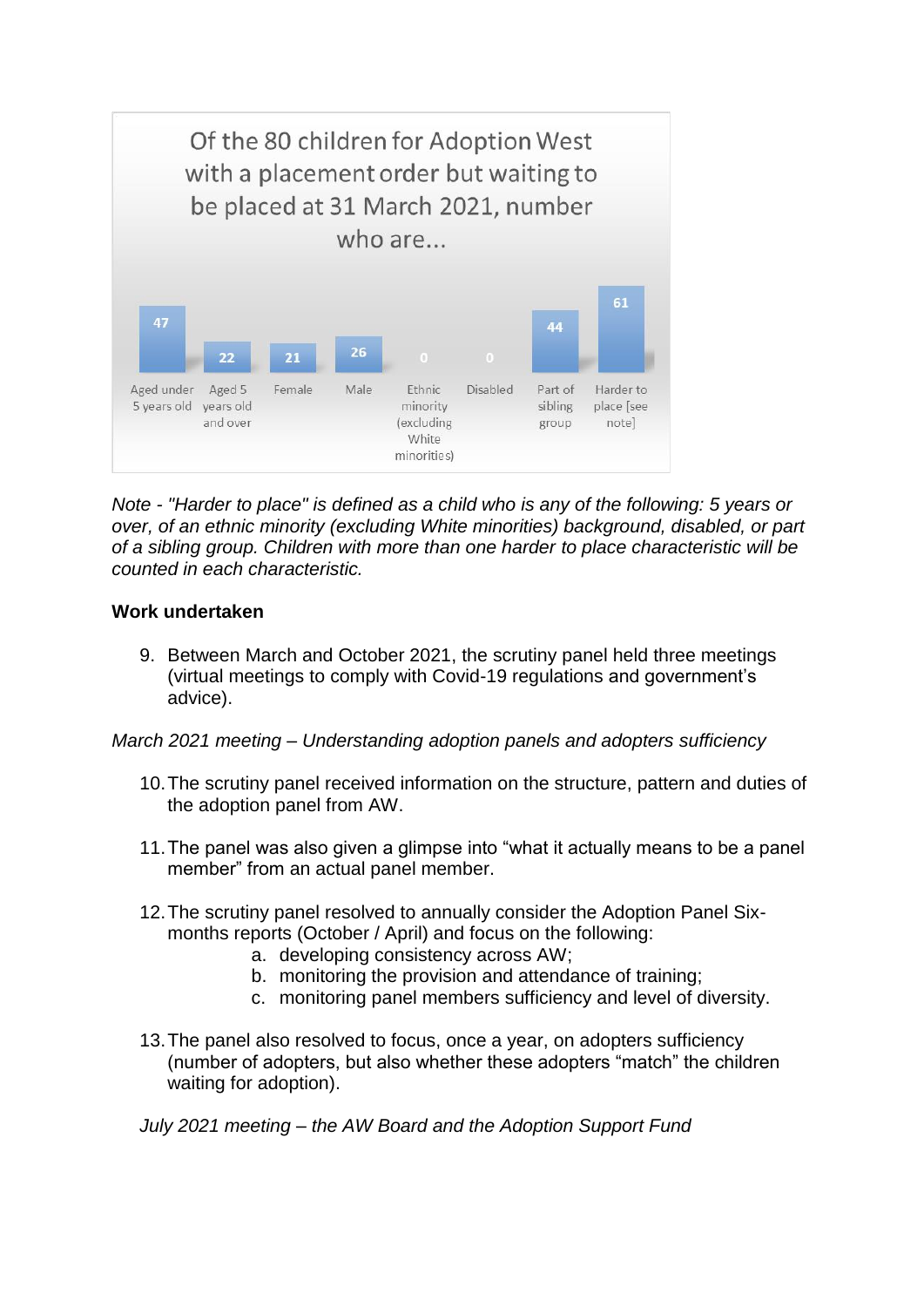- 14.The chair of the AW Board attended this meeting and provided the scrutiny panel with an overview of the key priorities for the board for the year ahead, as well as a review of the main challenges faced in the past year and actions taken.
- 15.It was resolved that the chair of the AW Board would receive notification of all meetings of the scrutiny panel and would attend whenever possible to update the scrutiny panel on policies. On the other hand, the AW board would be regularly informed about the work of the scrutiny panel by receiving its forward work programme.
- 16.The scrutiny panel also considered information on the Adoption Support Fund (ASF); its benefits but also the issues faced by both adoptive families nationally and by AW.
- 17.The scrutiny panel will be informed of any changes to the ASF following the outcome of current reviews and lobbying and, at this point, will consider whether or not it should further scrutinise the ASF.

*October 2021 – the adoption process and the adoption UK adoption barometer 2021*

- 18.The scrutiny panel received a high-level overview of the adoption process for both children and adopters, including the different steps to be taken in accordance with the legislations to be complied with.
- 19.The scrutiny panel considered its second Adoption UK Adoption Barometer (2021).
- 20.It was noted that the scrutiny panel had explored issues which had prompted some of the six key recommendations made in the Adoption Barometer:
	- a. Quality standards for prospective adopters
	- b. Changes to the ASF (multi-year rather than single year)
	- c. Making support a priority, including increasing the age at which support stops (26y.o suggested in the Barometer).
- *Covid-19 impact*
	- 21.At each meeting throughout the year the scrutiny panel monitored the measures put in place to comply with government's guidelines with regards to Covid-19, whilst enabling delivery of services.
	- 22.The scrutiny panel would like to express its recognition of the work undertaken by AW officers to ensure that after an initial (and understandable) short period of delays (March to May 2020), services have carried on being delivered at a high standard and with minimum delays.
	- 23.It was also noted that AW had made the decision to maintain its quoracy for its adoption panels, wherever possible, which the scrutiny panel felt demonstrated a commitment to quality, and AW quickly implemented and supported online meetings to avoid delays in the adoption panels work.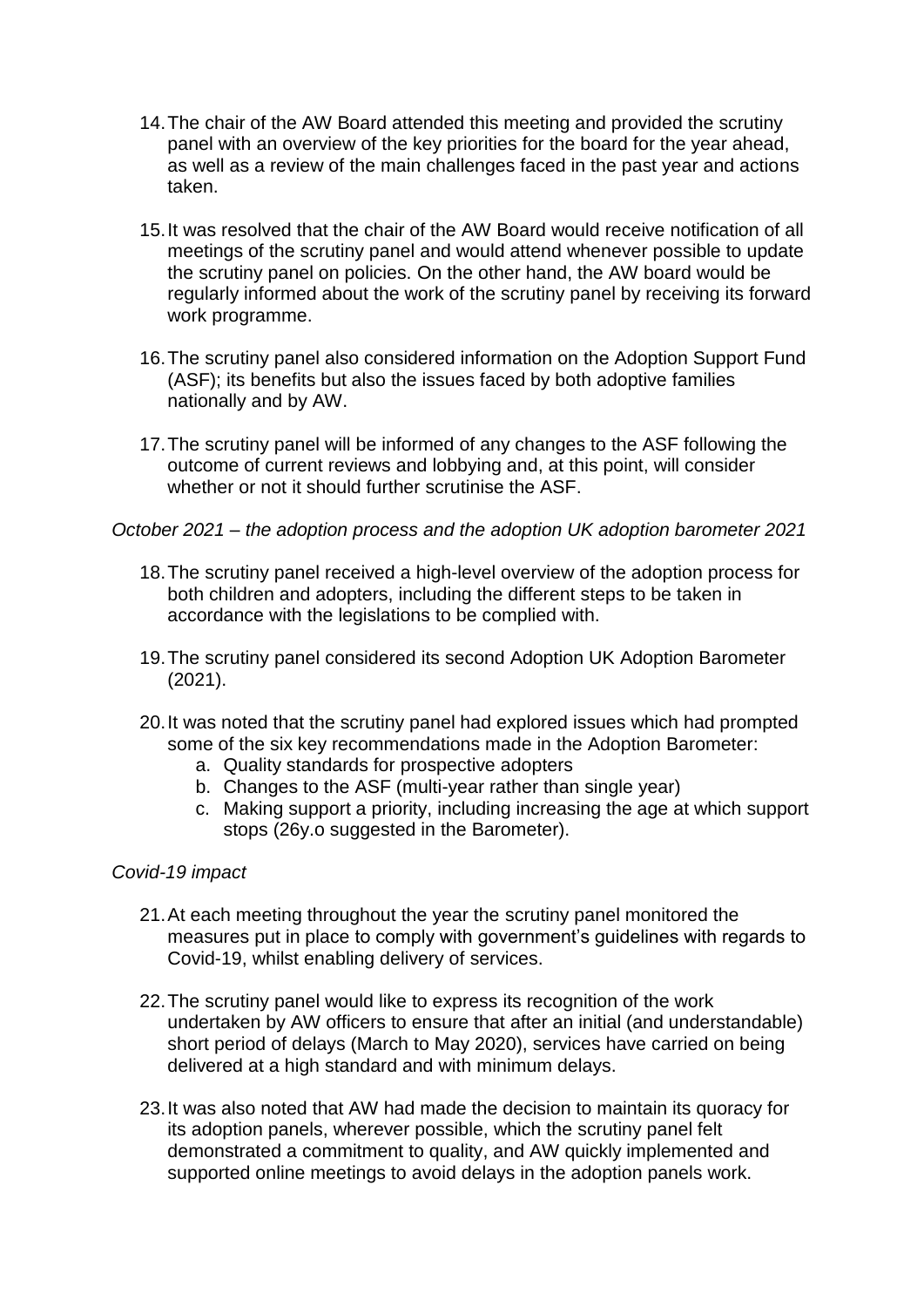24.At its October 2021 meeting the panel reviewed the "lessons learnt" by AW and scrutinised the changes proposed to "ways of working" to reflect some of the positives identified through the pandemic (e.g., online meetings).

#### **Ambitions for 2021-2022**

- 25.The scrutiny panel is committed to developing its membership to include up to five stakeholders within the "adoption triangle", such as (but not limited to) adoptive parent, adopted young person, adopted adult, birth family member. This would have the dual benefit of deepening the scrutiny panel's understanding of adoption and, hopefully, enable continuity of work through continuity of membership.
- 26.Having developed an understanding of both adoption and Adoption West over its first year, the scrutiny panel has set its work for 2021-2022 (Appendix 3 – forward work programme). Significant changes of membership could make it difficult for the scrutiny panel to complete its forward work programme (as new members would likely need time to develop their understanding of adoption and Adoption West). The scrutiny panel therefore amended its terms of reference to encourage long-term membership.
- 27.A key area of work for the panel in 2021-22 will be to work with all six local authorities to develop a process to ensure that reporting on adoption is coordinated as best as possible to enable robust scrutiny, including:
	- a. Developing a common "core" report template;
	- b. "synchronising" consideration of different reports linked to adoption:
		- i. Local authority's performance report with regards to adoption;
			- ii. AW's annual report;
			- iii. This scrutiny panel's annual report.

# **Conclusion**

28.The scrutiny panel has been consistently deepening its understanding of adoption, in terms of process, data (including targets to be met) and the reality of it for those "living it", as well as challenging AW's reporting and will carry on doing so in 2021-22.

# **Proposal**

For the scrutiny committees (as listed in paragraph 1.a. above) and the AW board to:

- 29.Note the annual report March to October 2021 of the scrutiny panel and make suggestion on contents to be included for future annual reports, and formatting and presentation of the annual report to ensure ease of reading;
- 30.Note the forward work programme for the scrutiny panel for 2021-22 (Appendix 3) and suggest any amendments or additional areas of focus for the scrutiny panel in 2021-22;